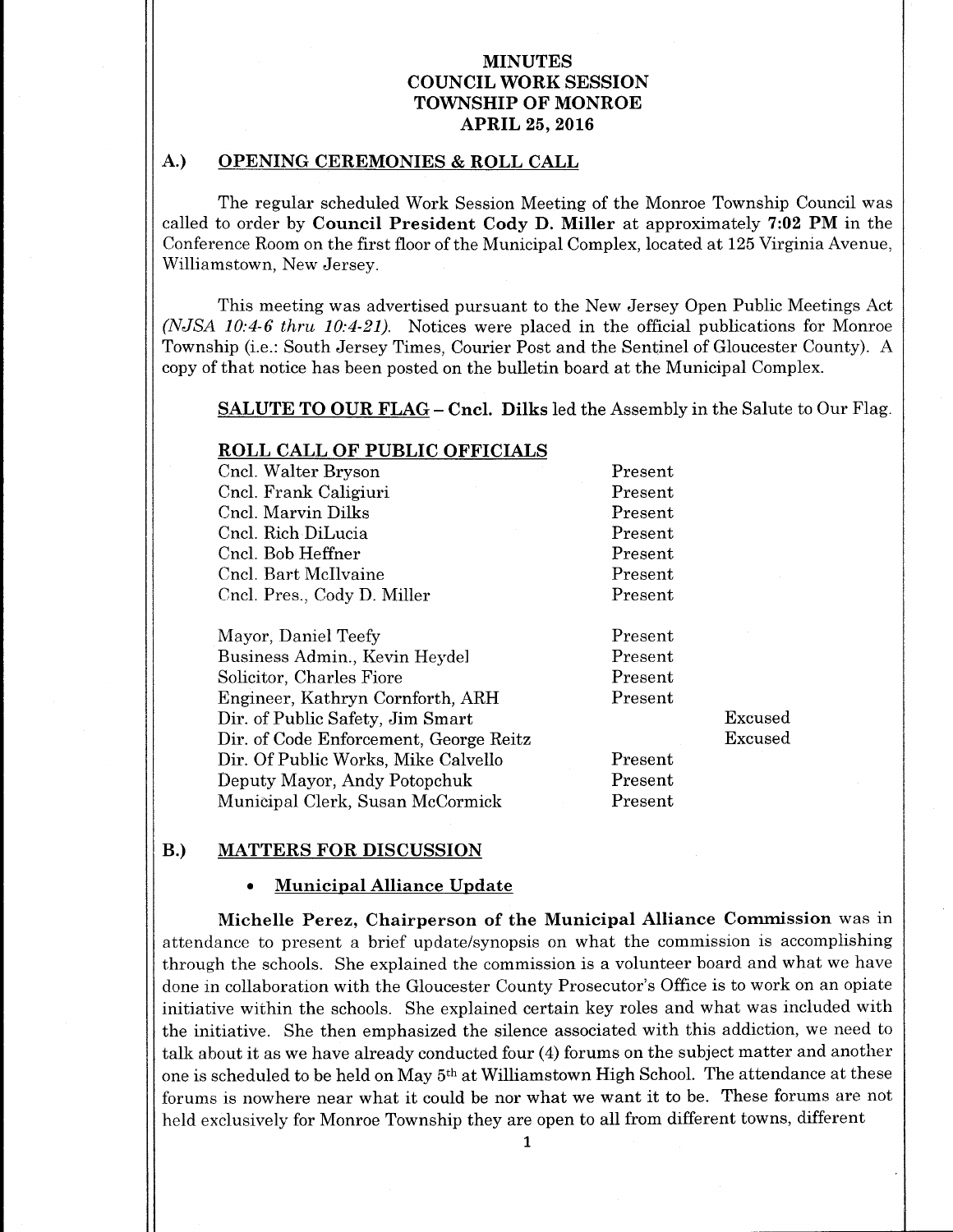## B.) MATTERS FOR DISCUSSION (cont'd)

counties. With the initiative, we put a program in place where every month we go into schools with different workshops and this enables us to get feedback and participation from the kids. Ms. Perez added that she was hopeful that a peer-to-peer based program can be initiated by the end of the year, it is needed. Monroe Township piloted <sup>a</sup> program for this year and we were requested by the Prosecutor's office to present it at their annual meeting. Also, the FBI out of Philadelphia is being supportive with everything having to do with this program, describing it as *Dare on Steroids*. This program now needs to be progressed to the next level, it has to grow and that is what this program does. Monroe pilots this program but in the meantime some of our members have met with just about every school district throughout the county. They are all adopting the program into their schools for the next year and the implementation process has begun. She then went on to elaborate on what the workshops consist of indicating that Sean Dalton started a conversation with regards to having a handout/brochure for our police officers for disbursement to surrounding entities when they come in contact with somebody getting into trouble or even a family member or parent because does anyone know Where to go? What to do? Who to call? This brochure will be helpful in that respect. We are collaborating right now with Kennedy and Inspira to set up <sup>a</sup> recovery type of program. Ms. Perez spoke of Governor Chris Christie holding <sup>a</sup> press conference with respect to recovery coaches. Recovery coaching has been around for <sup>a</sup> long time and in conjunction with the City of Angels we have actually trained over 200 people throughout the state to be recovery coaches. Ms. Perez noted that these are just some of the strides that have been made through the Municipal Alliance. Initially I joined some two years ago and there were about <sup>5</sup> people and we have just grown with people just wanting to participate and really getting involved and our community is actually reaching out to members of our municipal alliance. Addiction is rough, it destroys families and it takes lives. She then spoke on a personal note, noting her son was saved with Narcan. We have to evolve our thinking around addiction and educate families.

Mayor Teefy then expressed his thanks to the Municipal Alliance for all they are doing. He spoke of Amanda Potopchuk, a township resident and member of the alliance who will be going to speak with Governor Christie and participate in a round table discussion. In speaking with Amanda she would like to impress the fact, don't forget South Jersey. Ms. Perez then spoke on the need for treatment facilities in this area, as there are no facilities for people who do not have health insurance and unfortunately a majority of our community members are without health insurance. Included in the brochure to be put out by the prosecutor's office it tells you where to get help and how to start. She then spoke of funding or lack thereof in the surrounding counties as well as Gloucester.

## C.) PUBLIC PORTION

Cncl. Heffner made a motion to open the Public Portion. The motion was seconded by Cncl. Caligiuri and unanimously approved by all members of council in attendance. With no one wishing to address council Cncl. Bryson made <sup>a</sup> motion to close the Public Portion. The motion was seconded by Cncl. DiLucia and unanimously approved by all members of council in attendance.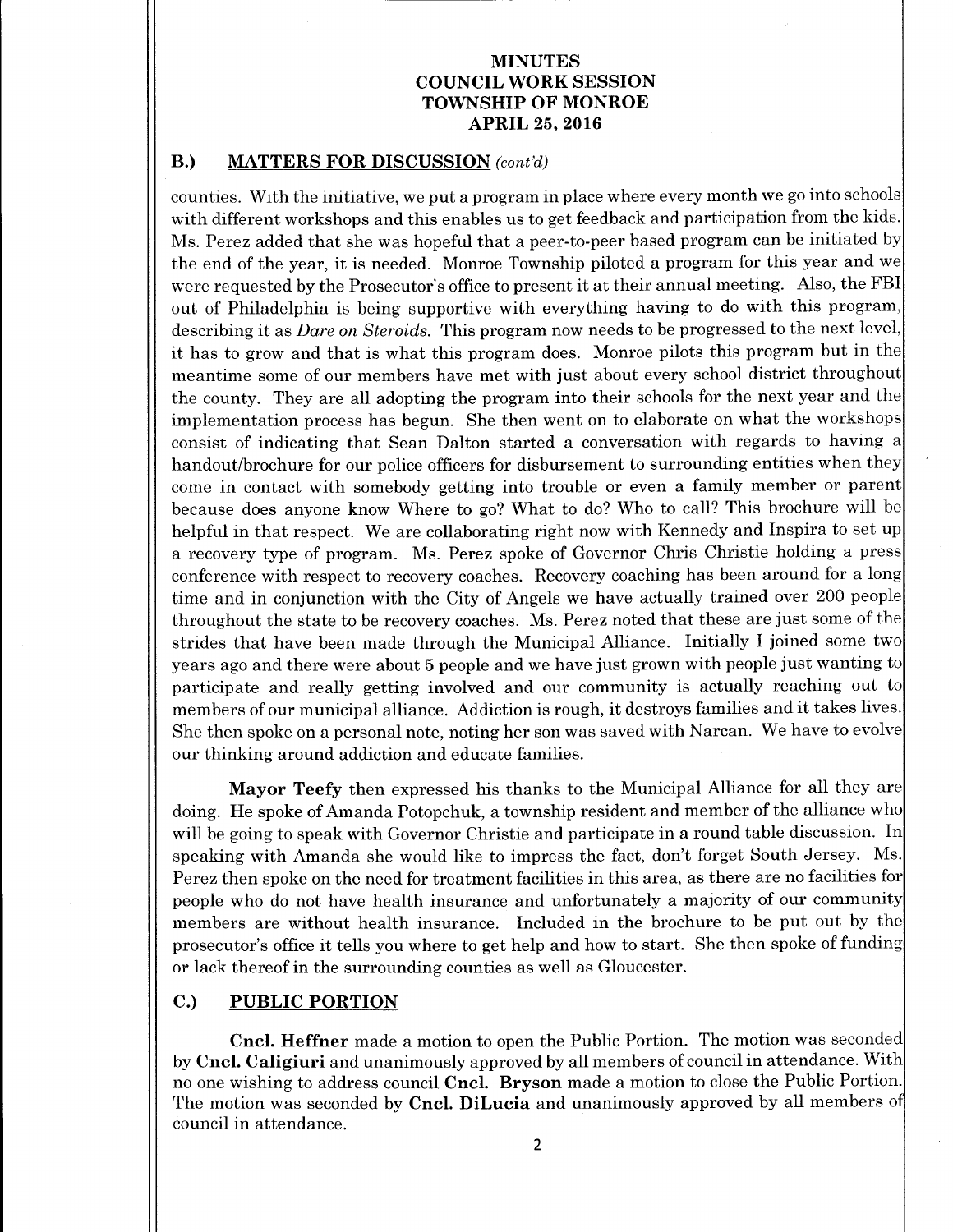#### D.) NEW BUSINESS - None

## E.) OLD BUSINESS

Mayor Teefy noted at the last council meeting Lee McCullough approached council to discuss a problem which we have known about for a number of years. He reported that he personally visited the Vidovic property and saw no vehicles. The zoning officer also visited the property in question with the same results. Whatever was out there has been moved. He reported a group of residents from Canterbury Place (Newbury Farms) met with the mayor to discuss their problems and the conflicts between neighbors. He also met individually with one resident as she did not wish to meet with the group and went over her problems and concerns as well as reviewing a lot of video. The mayor noted we (Chief of Police, Solicitor, Zoning Officer and himself) listened to the concerns posed by the group of neighbors as well as the individual to see if we could find <sup>a</sup> resolution to the problems. The long and short of it was he felt if everyone just simmered down, stopped doing the little agitating things and ask the individual to stop calling in every little thing that has happened. There is so much going on but hopefully if everyone calms down perhaps we can work this out. The mayor noted the residents would like to petition council to change the ordinance about basketball nets in courts/cul-de- sacs. Hopefully, by meeting with all concerned the situation has been calmed down.

### F.) COMMITTEE REPORTS

Cncl. Caligiuri noted that the Budget Review Committee (Caligiuri, Heffner, Miller) met however he turned this over to the Business Administrator, Kevin Heydel so he could elaborate on what was discussed. Mr. Heydel advised that the committee met for approximately an hour and <sup>a</sup> half they reviewed the entire budget document and it was decided to leave the budget exactly as is (Introduced) at a .98% increase. Cncl. Caligiuri noted I had previously asked during <sup>a</sup> council meeting if there was any input from any of the other council members on the day that the budget was distributed. He noted he did not receive any input but he understood that Mr. Heydel had.

Cncl. McIlvaine reported the Public Safety Committee (McIlvaine, Dilks, Heffner) began meeting with regard to the abandoned vehicle ordinance, not only dealing with the vehicles but trailers, truck bodies or whatever the issue may be. There will be another meeting scheduled for some time in May in hopes we can get this resolved prior to the summer months. Also, the committee has been asked, by the mayor, to meet this week with the fire companies and ambulance squad with respect to their capital improvement budgets to see if any cuts can be made. Cncl. Pres., Miller posed <sup>a</sup> question with regard to the study that we discussed and if that would be included as well. Cncl. McIlvaine responded, yes there will be <sup>a</sup> discussion on <sup>a</sup> needs assessment to be done for all emergency services within the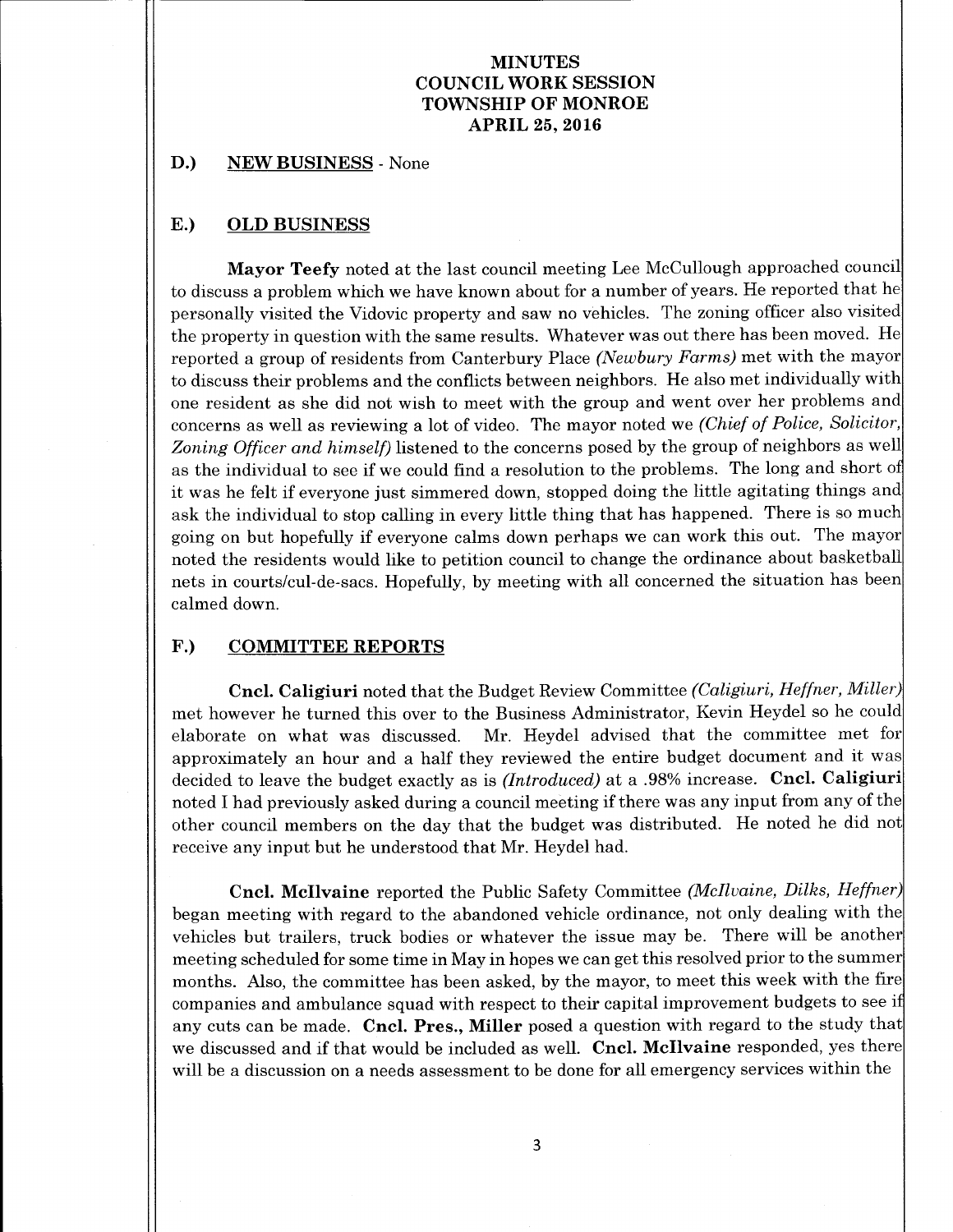#### F.) COMMITTEE REPORTS (cont'd)

township. There are many requests on the capital improvement budget and we want to make sure any purchase would be in the best interest for the tax payers of Monroe Township and that it may be necessary to spend <sup>a</sup> little bit to do <sup>a</sup> needs assessment so that someone who actually knows what they are speaking of can come here and give us some direction as to whether or not we actually need to make these purchases. He then explained the needs assessment will be performed by an outside company that will come in and review what we have in all our emergency services and then they can determine for our population and square mileage what our needs are.

Mayor Teefy advised there are some advertisements out there for positions at the EMS level  $(EMT)$  there was a request for two  $(2)$  positions however we are going to try and hire one (1) because we are not getting enough workload from the per diem people. Interviews will be conducted for <sup>a</sup> laborer position in Public Works to replace <sup>a</sup> retired person. Mr. Heydel advised we had a clerk in the zoning office that left the township back in November and that position was never filled and we will be hiring a part time position (dual role)that will work in the construction department as well as work with the Fire Official as there was a retirement in that department.

## G.) QUESTIONS REGARDING RESOLUTIONS SCHEDULED

There was a question posed with respect to R:102-2016 Resolution Of The Township Council Of The Township Of Monroe Referring A Proposed Rehabilitation Area Designation Of Block 1303, Lot 20 In The Township Of Monroe, County Of Gloucester, To The Township Of Monroe Planning Board.

Jack Terruso - Maley & Associates explained basically a rehab zone gives you everything that you could get in a redevelopment zone with all the powers except for no eminent domain and no long term tax abatement. It really gives you flexibility in terms of what you want to do with these types of properties. He explained this  $(R:102-2016)$  is the first step in the process which is to refer it to the Planning Board to make <sup>a</sup> determination on if it does meet the criteria, we think it does. Then it will come back to you (council) with their recommendation and once you make the designation you will have additional powers, as well as flexibility with zoning. Mr. Heydel questioned if you could get " payment in lieu of taxes" in a redevelopment zone. Mr. Terruso advised just a five (5) year tax abatement, not a pilot as that is only in a redevelopment zone.

# H.) QUESTIONS REGARDING ORDINANCES SCHEDULED - None